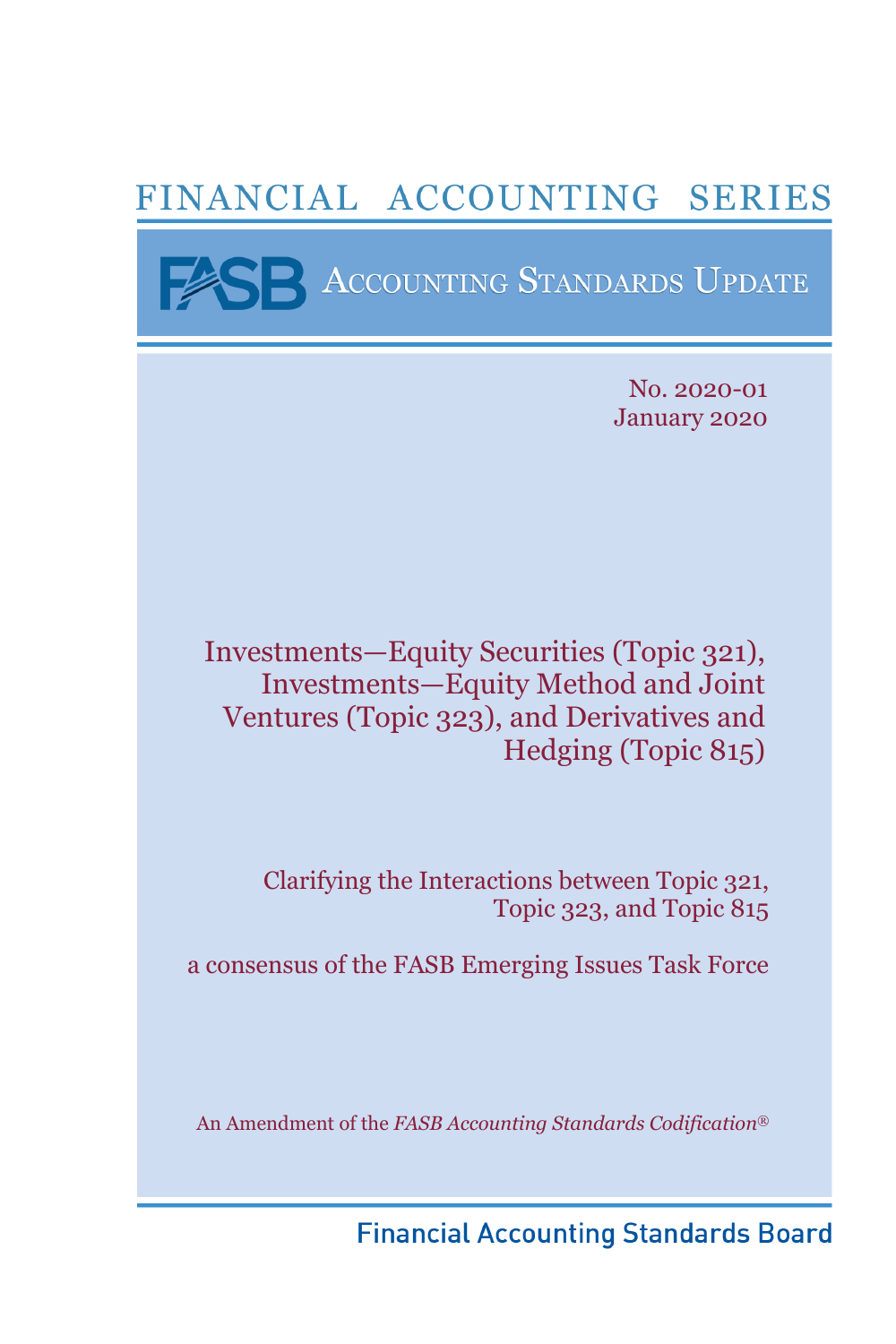The *FASB Accounting Standards Codification®* is the source of authoritative generally accepted accounting principles (GAAP) recognized by the FASB to be applied by nongovernmental entities. An Accounting Standards Update is not authoritative; rather, it is a document that communicates how the Accounting Standards Codification is being amended. It also provides other information to help a user of GAAP understand how and why GAAP is changing and when the changes will be effective.

For additional copies of this Accounting Standards Update and information on applicable prices and discount rates contact:

Order Department Financial Accounting Standards Board 401 Merritt 7 PO Box 5116 Norwalk, CT 06856-5116

*Please ask for our Product Code No. ASU2020-01.* 

FINANCIAL ACCOUNTING SERIES (ISSN 0885-9051) is published monthly with the exception of March, May, July, and October by the Financial Accounting Foundation, 401 Merritt 7, PO Box 5116, Norwalk, CT 06856-5116. Periodicals postage paid at Norwalk, CT and at additional mailing offices. The full subscription rate is \$312 per year. POSTMASTER: Send address changes to Financial Accounting Series, 401 Merritt 7, PO Box 5116, Norwalk, CT 06856-5116. | **No. 492**

Copyright © 2020 by Financial Accounting Foundation. All rights reserved. Content copyrighted by Financial Accounting Foundation may not be reproduced, stored in a retrieval system, or transmitted, in any form or by any means, electronic, mechanical, photocopying, recording, or otherwise, without the prior written permission of the Financial Accounting Foundation. Financial Accounting Foundation claims no copyright in any portion hereof that constitutes a work of the United States Government.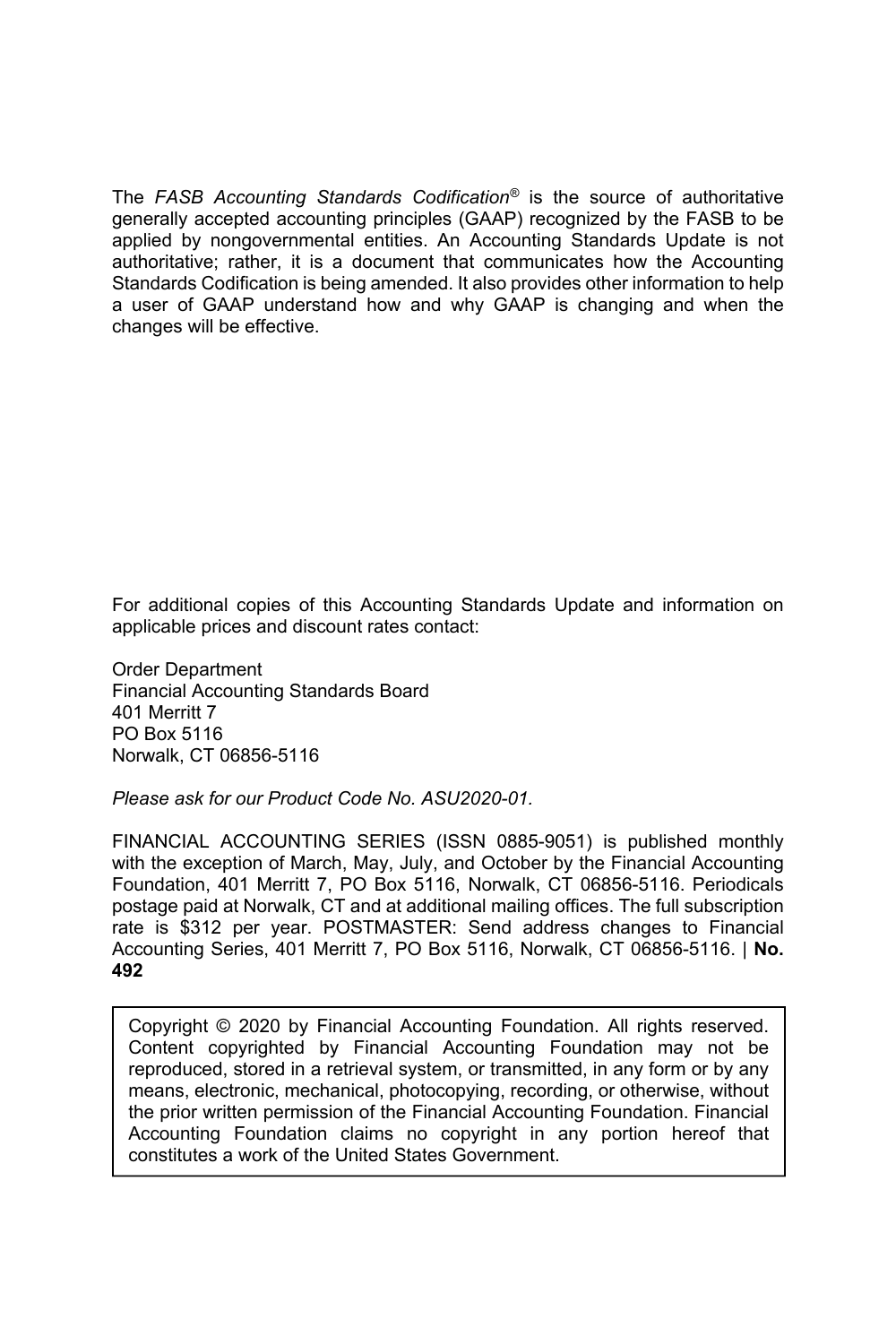

No. 2020-01 January 2020

Investments—Equity Securities (Topic 321), Investments—Equity Method and Joint Ventures (Topic 323), and Derivatives and Hedging (Topic 815)

> Clarifying the Interactions between Topic 321, Topic 323, and Topic 815

An Amendment of the *FASB Accounting Standards Codification*®

Financial Accounting Standards Board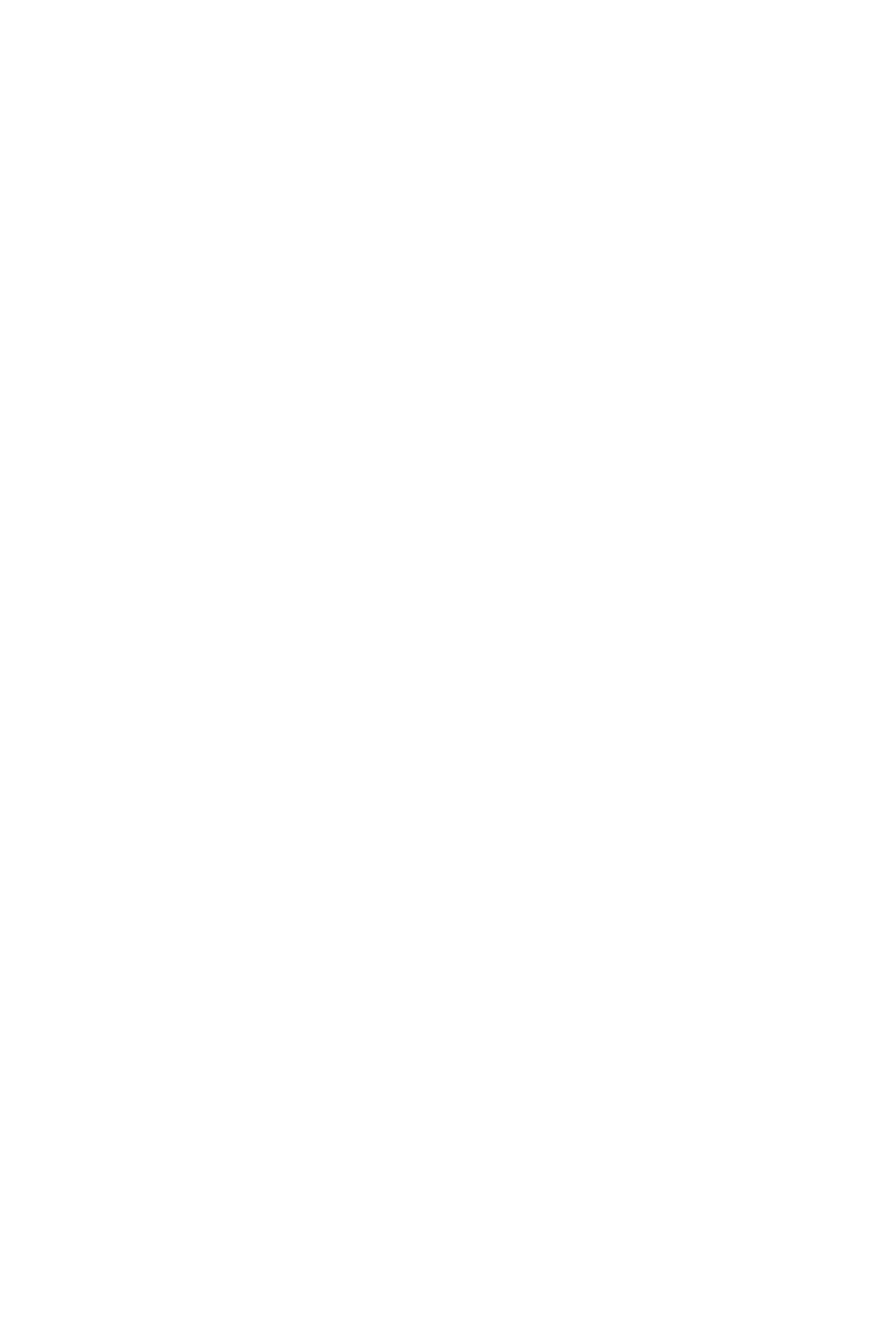Accounting Standards Update 2020-01

Investments—Equity Securities (Topic 321), Investments— Equity Method and Joint Ventures (Topic 323), and Derivatives and Hedging (Topic 815)

Clarifying the Interactions between Topic 321, Topic 323, and Topic 815

January 2020

**CONTENTS** 

Page Numbers

| Amendments to the FASB Accounting Standards Codification <sup>®</sup> 5–11 |
|----------------------------------------------------------------------------|
|                                                                            |
|                                                                            |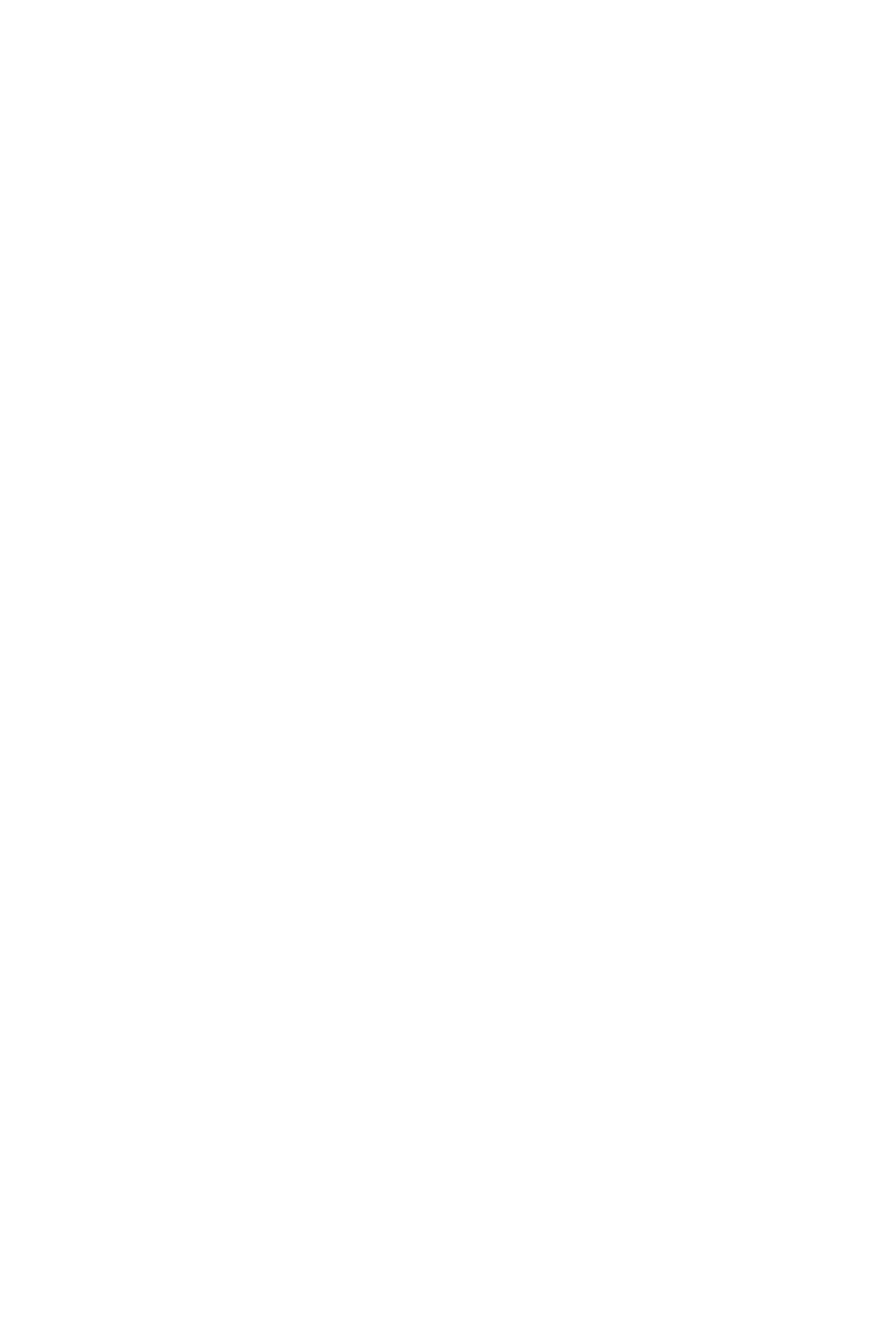# Summary

### Why Is the FASB Issuing This Accounting Standards Update (Update)?

In January 2016, the FASB issued Accounting Standards Update No. 2016-01, *Financial Instruments—Overall (Subtopic 825-10): Recognition and Measurement of Financial Assets and Financial Liabilities*, which added Topic 321, Investments—Equity Securities, and made targeted improvements to address certain aspects of accounting for financial instruments. One of those improvements provided an entity with the ability to measure certain equity securities without a readily determinable fair value at cost, minus impairment, if any. Paragraph 321- 10-35-2, as amended, states that if an entity identifies observable price changes in orderly transactions for the identical or a similar investment of the same issuer, it should measure the equity security at fair value as of the date that the observable transaction occurred (hereinafter referred to as the measurement alternative).

Stakeholders raised questions about the interactions between the measurement alternative in Topic 321 and the equity method of accounting in Topic 323, Investments—Equity Method and Joint Ventures. Stakeholders noted that diverse views have emerged about the application of the measurement alternative and the equity method of accounting since the adoption of Update 2016-01. Furthermore, those stakeholders noted that they expect the frequency of these circumstances to increase as more entities adopt the amendments in Update 2016-01 and apply the measurement alternative guidance.

Stakeholders also raised questions about the interactions between Topic 321, Topic 323, and Topic 815, Derivatives and Hedging, related to the application of the guidance for certain forward contracts and purchased options to purchase securities that, upon settlement or exercise, would be accounted for under the equity method of accounting. Stakeholders noted that diverse views have emerged about whether those forward contracts and purchased options should be accounted for in accordance with Topic 321, Topic 323, or Topic 815.

### Who Is Affected by the Amendments in This Update?

The amendments in this Update affect all entities that apply the guidance in Topics 321, 323, and 815 and (1) elect to apply the measurement alternative or (2) enter into a forward contract or purchase an option to purchase securities that, upon settlement of the forward contract or exercise of the purchased option, would be accounted for under the equity method of accounting.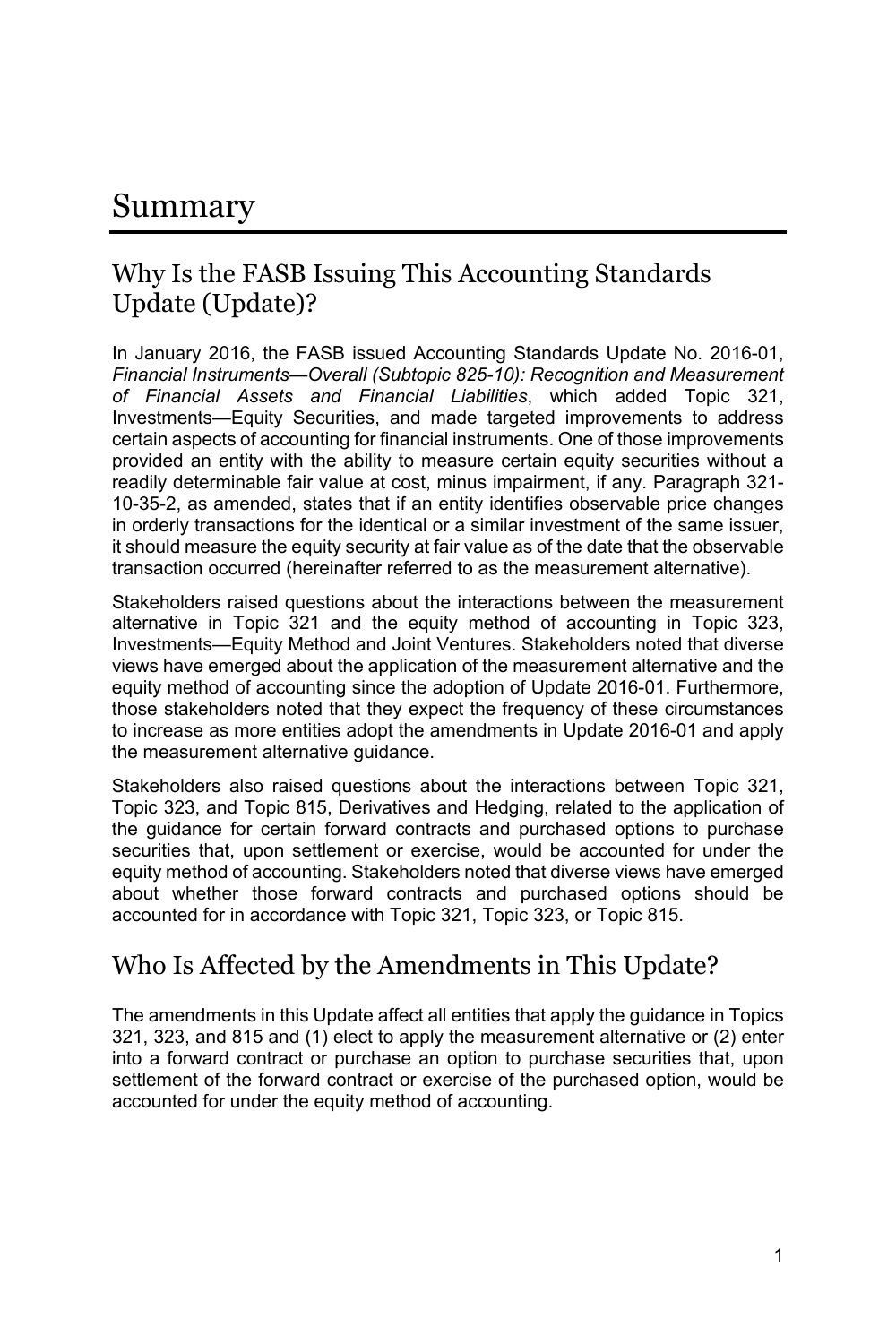# What Are the Main Provisions?

The amendments in this Update clarify the interaction of the accounting for equity securities under Topic 321 and investments accounted for under the equity method of accounting in Topic 323 and the accounting for certain forward contracts and purchased options accounted for under Topic 815, as described in the table below.

| <b>Area for Improvement</b>                                                                                                                                                                                                                                                                                                                                                                                                                                                                                                                                                                                                                                                                                           | <b>Summary of Amendments</b>                                                                                                                                                                                                                                                                                                                                                                                                                                                                                                                                                                                                                                             |  |
|-----------------------------------------------------------------------------------------------------------------------------------------------------------------------------------------------------------------------------------------------------------------------------------------------------------------------------------------------------------------------------------------------------------------------------------------------------------------------------------------------------------------------------------------------------------------------------------------------------------------------------------------------------------------------------------------------------------------------|--------------------------------------------------------------------------------------------------------------------------------------------------------------------------------------------------------------------------------------------------------------------------------------------------------------------------------------------------------------------------------------------------------------------------------------------------------------------------------------------------------------------------------------------------------------------------------------------------------------------------------------------------------------------------|--|
| <b>Issue 1: Accounting for Certain</b><br><b>Equity Securities upon the</b><br><b>Application or Discontinuation of</b><br>the Equity Method of Accounting<br>Stakeholders asked whether an entity<br>should consider observable<br>transactions that require it to either<br>apply or discontinue the equity method<br>of accounting for the purposes of<br>applying the measurement alternative<br>in accordance with Topic 321.                                                                                                                                                                                                                                                                                    | The amendments clarify that an<br>entity should consider observable<br>transactions that require it to either<br>apply or discontinue the equity<br>method of accounting for the<br>purposes of applying the<br>measurement alternative in<br>accordance with Topic 321<br>immediately before applying or<br>upon discontinuing the equity<br>method.                                                                                                                                                                                                                                                                                                                    |  |
| <b>Issue 2: Scope Considerations for</b><br><b>Forward Contracts and Purchased</b><br><b>Options on Certain Securities</b><br>Stakeholders asked whether certain<br>forward contracts and purchased<br>options to purchase securities that,<br>upon settlement of the forward<br>contract or exercise of the purchased<br>option, would be accounted for under<br>the equity method of accounting in<br>accordance with Topic 323 should be<br>accounted for under Topic 321 or<br>under another Topic. These forward<br>contracts and purchased options do<br>not meet the criteria for derivative<br>accounting under Topic 815 and do<br>not represent in-substance common<br>stock within the scope of Topic 323. | The amendments clarify that for<br>the purpose of applying<br>paragraph 815-10-15-141(a) an<br>entity should not consider<br>whether, upon the settlement of<br>the forward contract or exercise<br>of the purchased option,<br>individually or with existing<br>investments, the underlying<br>securities would be accounted for<br>under the equity method in Topic<br>323 or the fair value option in<br>accordance with the financial<br>instruments guidance in Topic<br>825. An entity also would<br>evaluate the remaining<br>characteristics in paragraph 815-<br>10-15-141 to determine the<br>accounting for those forward<br>contracts and purchased options. |  |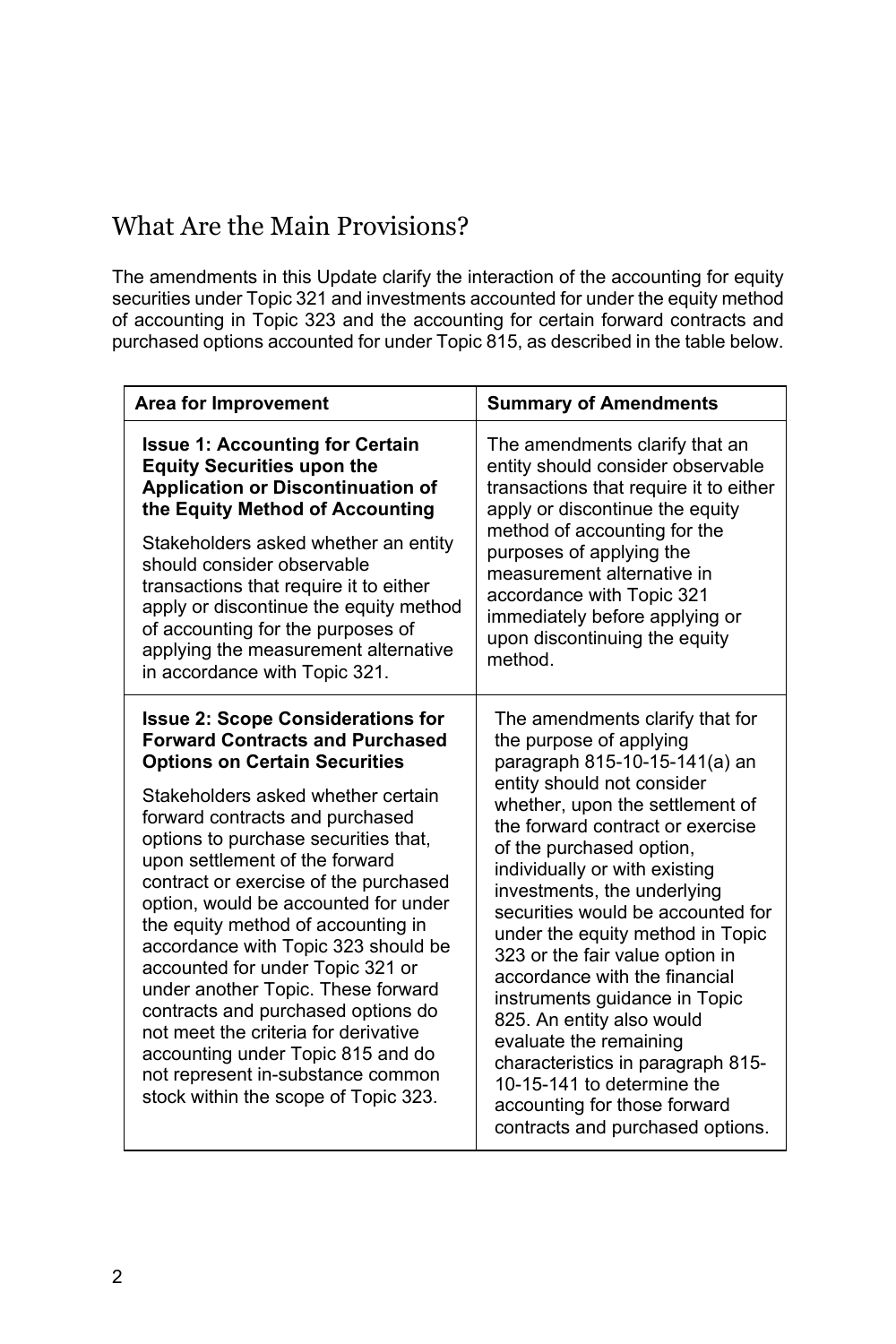# How Do the Main Provisions Differ from Current Generally Accepted Accounting Principles (GAAP) and Why Are They an Improvement?

The amendments in this Update clarify certain interactions between the guidance to account for certain equity securities under Topic 321, the guidance to account for investments under the equity method of accounting in Topic 323, and the guidance in Topic 815, which could change how an entity accounts for an equity security under the measurement alternative or a forward contract or purchased option to purchase securities that, upon settlement of the forward contract or exercise of the purchased option, would be accounted for under the equity method of accounting or the fair value option in accordance with Topic 825, Financial Instruments. These amendments improve current GAAP by reducing diversity in practice and increasing comparability of the accounting for these interactions.

# When Will the Amendments Be Effective and What Are the Transition Requirements?

For public business entities, the amendments in this Update are effective for fiscal years beginning after December 15, 2020, and interim periods within those fiscal years. For all other entities, the amendments are effective for fiscal years beginning after December 15, 2021, and interim periods within those fiscal years. Early adoption is permitted, including early adoption in an interim period, (1) for public business entities for periods for which financial statements have not yet been issued and (2) for all other entities for periods for which financial statements have not yet been made available for issuance.

The amendments in this Update should be applied prospectively. Under a prospective transition, an entity should apply the amendments at the beginning of the interim period that includes the adoption date.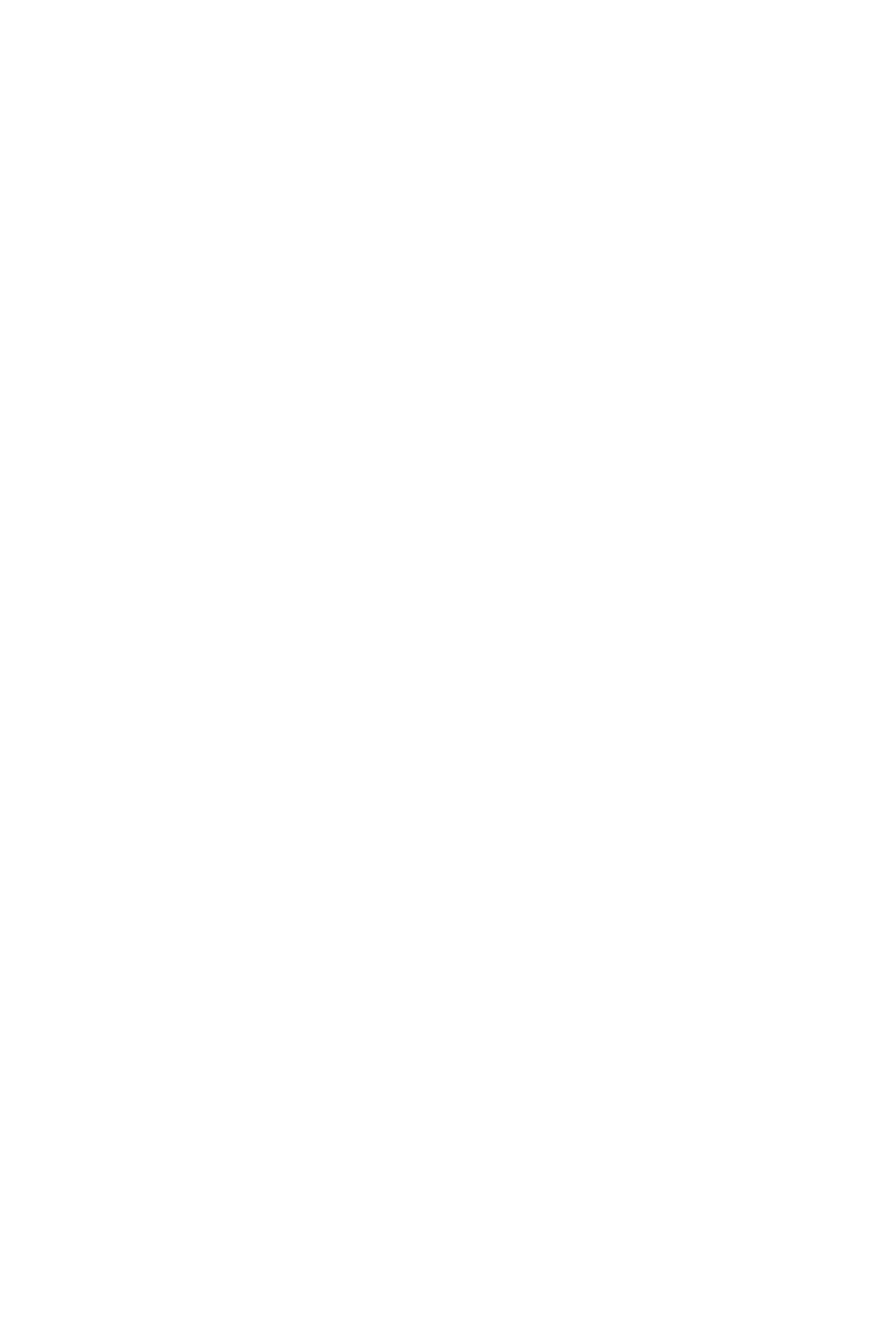# Amendments to the *FASB Accounting Standards Codification*®

# Introduction

1. The Accounting Standards Codification is amended as described in paragraphs 2–10. In some cases, to put the change in context, not only are the amended paragraphs shown but also the preceding and following paragraphs. Terms from the Master Glossary are in **bold** type. Added text is underlined, and deleted text is struck out.

## Issue 1: Accounting for Certain Equity Securities upon the Application or Discontinuation of the Equity Method of Accounting

### Amendments to Subtopic 323-10

2. Amend paragraphs 323-10-35-33 and 323-10-35-36, with a link to transition paragraph 825-10-65-6, as follows:

### **Investments—Equity Method and Joint Ventures—Overall**

### **Subsequent Measurement**

#### **> Change in Level of Ownership or Degree of Influence**

#### **> > Increase in Level of Ownership or Degree of Influence**

**323-10-35-33** Paragraph 323-10-15-12 explains that an investment in common stock of an investee that was previously accounted for on other than the equity method may become qualified for use of the equity method by an increase in the level of ownership described in paragraph 323-10-15-3 (that is, acquisition of additional voting stock by the investor, acquisition or retirement of voting stock by the investee, or other transactions). If an investment qualifies for use of the equity method (that is, falls within the scope of this Subtopic), the investor shall add the cost of acquiring the additional interest in the investee (if any) to the current basis of the investor's previously held interest and adopt the equity method of accounting as of the date the investment becomes qualified for equity method accounting. The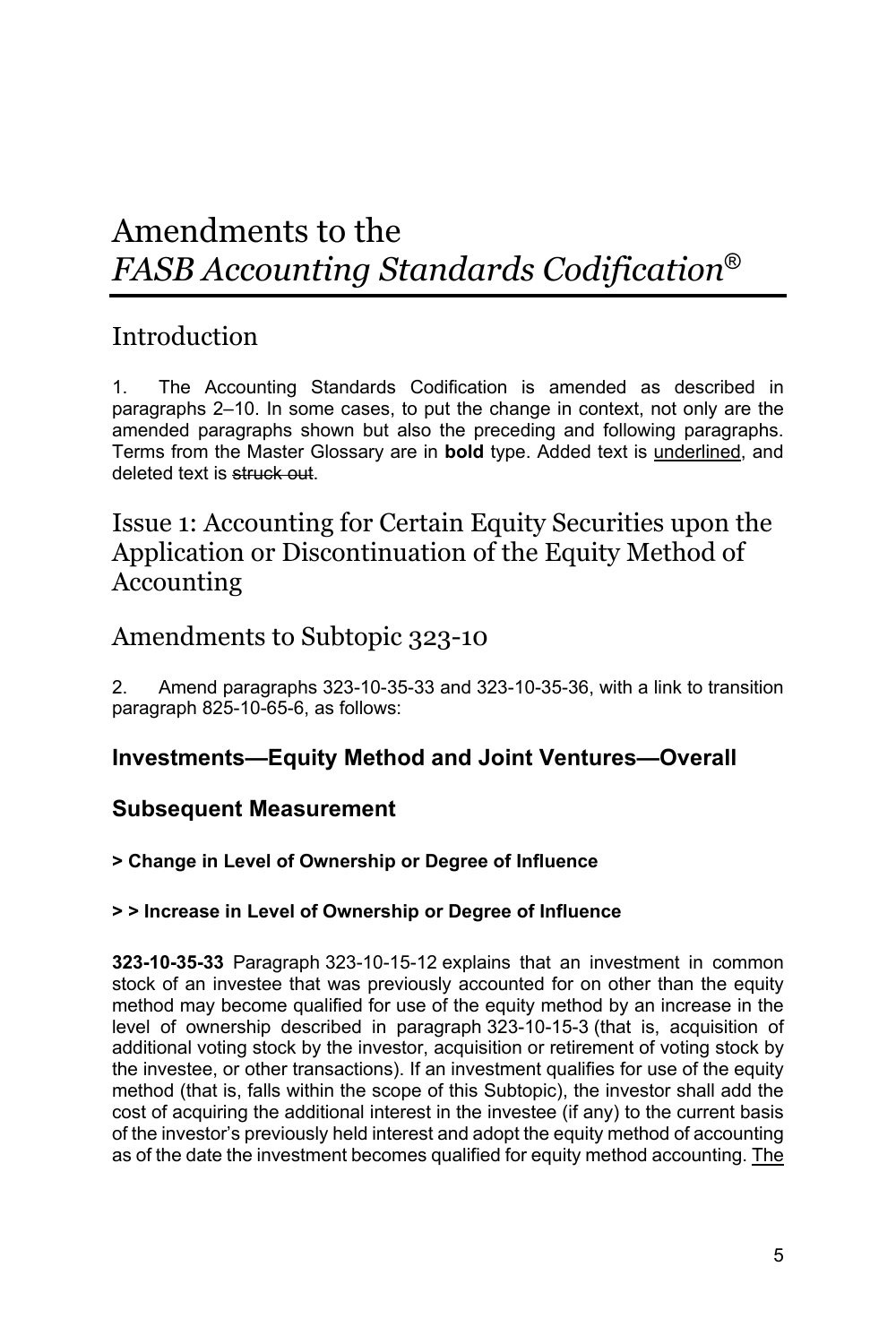current basis of the investor's previously held interest in the investee shall be remeasured in accordance with paragraph 321-10-35-1 or 321-10-35-2, as applicable, immediately before adopting the equity method of accounting. For purposes of applying paragraph 321-10-35-2 to the investor's previously held interest, if the investor identifies observable price changes in orderly transactions for an identical or a similar investment of the same issuer that results in it applying Topic 323, the entity shall remeasure its previously held interest at fair value immediately before applying Topic 323.

#### **> > Decrease in Level of Ownership or Degree of Influence**

**323-10-35-36** An investment in voting stock of an investee may fall below the level of ownership described in paragraph 323-10-15-3 from sale of a portion of an investment by the investor, sale of additional stock by an investee, or other transactions and the investor may thereby lose the ability to influence policy, as described in that paragraph. An investor shall discontinue accruing its share of the earnings or losses of the investee for an investment that no longer qualifies for the equity method. The earnings or losses that relate to the stock retained by the investor and that were previously accrued shall remain as a part of the carrying amount of the investment. The investment account shall not be adjusted retroactively under the conditions described in this paragraph. Upon the discontinuance of the equity method, an investor shall remeasure the retained investment in accordance with paragraph 321-10-35-1 or 321-10-35-2, as applicable. For purposes of applying paragraph 321-10-35-2 to the investor's retained investment, if the investor identifies observable price changes in orderly transactions for the identical or a similar investment of the same issuer that results in it discontinuing the equity method, the entity shall remeasure its retained investment at fair value immediately after discontinuing the equity method. Topic 321 also addresses the subsequent accounting for investments in equity securities that are not consolidated or accounted for under the equity method.

### Amendments to Subtopic 321-10

3. Amend paragraph 321-10-30-1, with a link to transition paragraph 825-10- 65-6, as follows:

#### **Investments—Equity Securities—Overall**

#### **Initial Measurement**

#### **> Equity Securities Previously Accounted for under the Equity Method**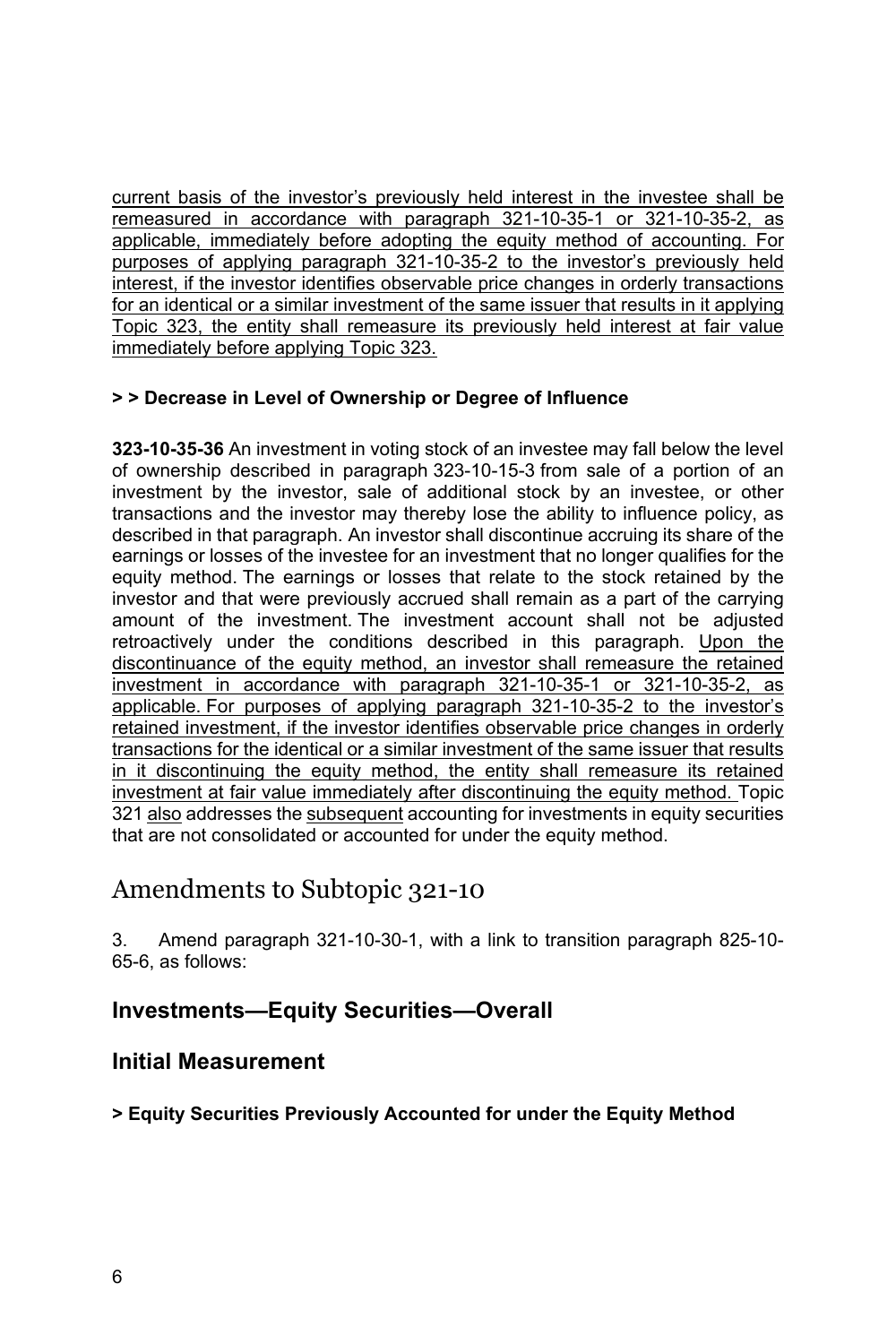#### **> > Equity Method Is No Longer Appropriate**

**321-10-30-1** If an **equity security** no longer qualifies to be accounted for under the equity method (for example, due to a decrease in the level of ownership), the security's initial basis for which subsequent changes in fair value are measured shall be the previous carrying amount of the investment. Paragraph 323-10-35- 36 states that the earnings or losses that relate to the stock retained by the investor and that were previously accrued shall remain as a part of the carrying amount of the investment and that the investment account shall not be adjusted retroactively. Upon discontinuance of the equity method, an entity shall remeasure the equity security in accordance withSubsequently, the security shall be accounted for pursuant to paragraph 321-10-35-1 or 321-10-35-2, as applicable. For purposes of applying paragraph 321-10-35-2 to the investor's retained investment, if the investor identifies observable price changes in orderly transactions for the identical or a similar investment of the same issuer that results in it discontinuing the equity method, the entity shall remeasure its retained investment at fair value immediately after it no longer applies the guidance in Topic 323.

# Issue 2: Scope Considerations for Forward Contracts and Purchased Options on Certain Securities

### Amendments to Subtopic 815-10

4. Add paragraph 815-10-15-141A and amend paragraph 815-10-15-142, with a link to transition paragraph 825-10-65-6, as follows:

### **Derivatives and Hedging—Overall**

### **Scope and Scope Exceptions**

#### **Certain Contracts on Debt and Equity Securities**

#### **> Instruments**

**815-10-15-141** The guidance in the Certain Contracts on Debt and Equity Securities Subsections applies only to those forward contracts and purchased options having all of the following characteristics:

a. The contract is entered into to purchase securities that will be accounted for under either Topic 320 or Topic 321.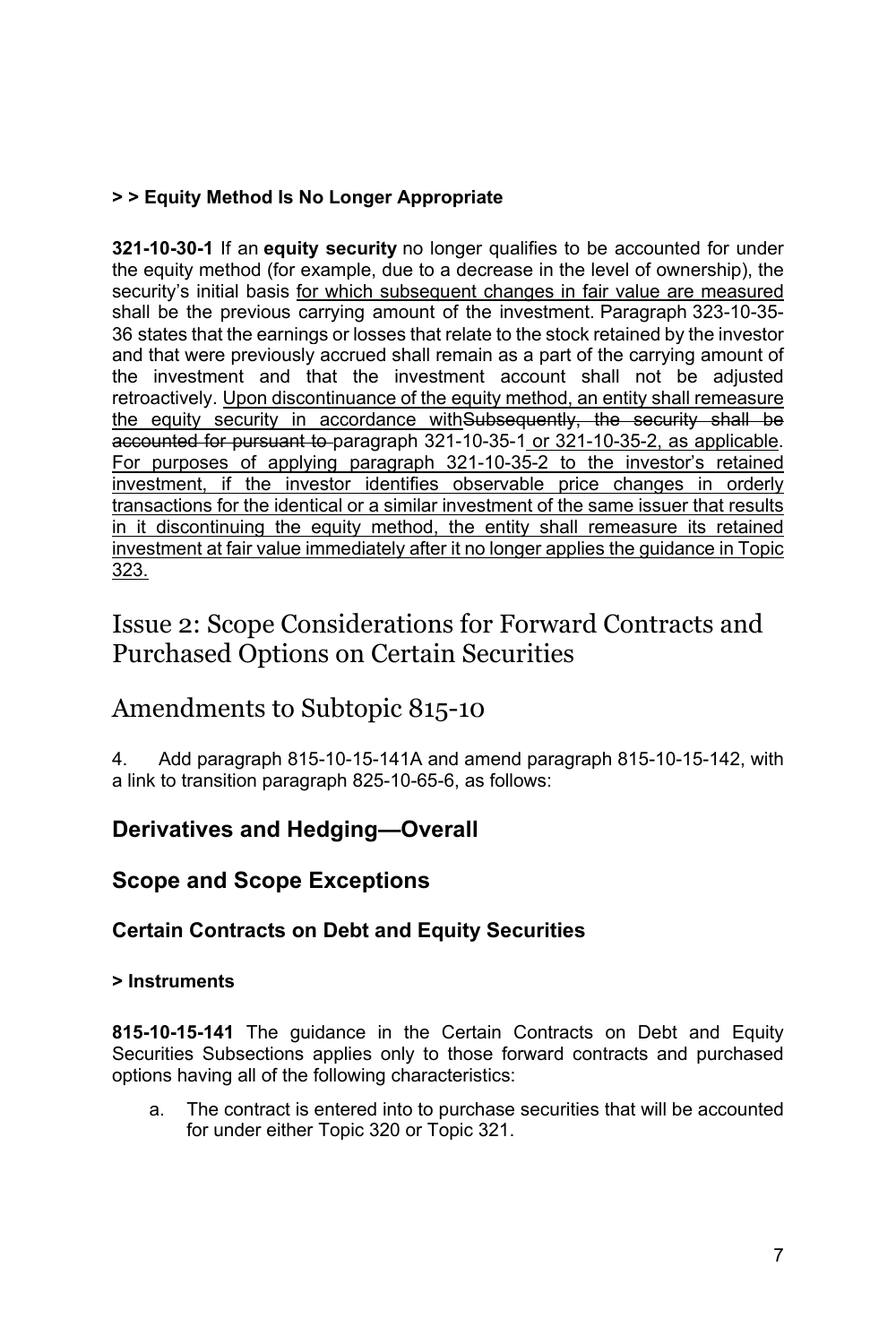- b. The contract's terms require physical settlement of the contract by delivery of the securities.
- c. The contract is not a **derivative instrument** otherwise subject to this Subtopic.
- d. The contract, if a purchased option, has no intrinsic value at acquisition.

**815-10-15-141A** For the purposes of applying paragraph 815-10-15-141(a) for forward contracts and purchased options, an entity shall not consider whether, upon the settlement of the forward contract or the exercise of the purchased option, individually or with existing investments, the underlying securities would be accounted for under either of the following:

- a. The equity method in accordance with Topic 323
- b. The fair value option in accordance with Topic 825 if those securities otherwise would have been accounted for under Topic 323.

**815-10-15-142** The guidance in the Certain Contracts on Debt and Equity Securities Subsections does not apply to contracts involving securities not within the scope of either Topic 320 or Topic 321 Topic 321, after considering the guidance in paragraph 815-10-15-141A.

### Amendments to Subtopic 321-10

5. Amend paragraphs 321-10-15-6 and 321-10-55-3, with a link to transition paragraph 825-10-65-6, as follows:

#### **Investments—Equity Securities—Overall**

#### **Scope and Scope Exceptions**

#### **> Instruments**

**321-10-15-6** Paragraph 815-10-15-141 explains that the guidance in the Certain Contracts on Debt and Equity Securities Subsections applies to those forward contracts and purchased options that are not derivative instruments subject to Topic 815 but that involve the acquisition of securities that will be accounted for under Topic 321. Paragraph 815-10-15-141A provides guidance on applying the guidance in paragraph 815-10-15-141 to forward contracts and purchased options to purchase securities within the scope of Topic 321.

### **Implementation Guidance and Illustrations**

#### **> Implementation Guidance**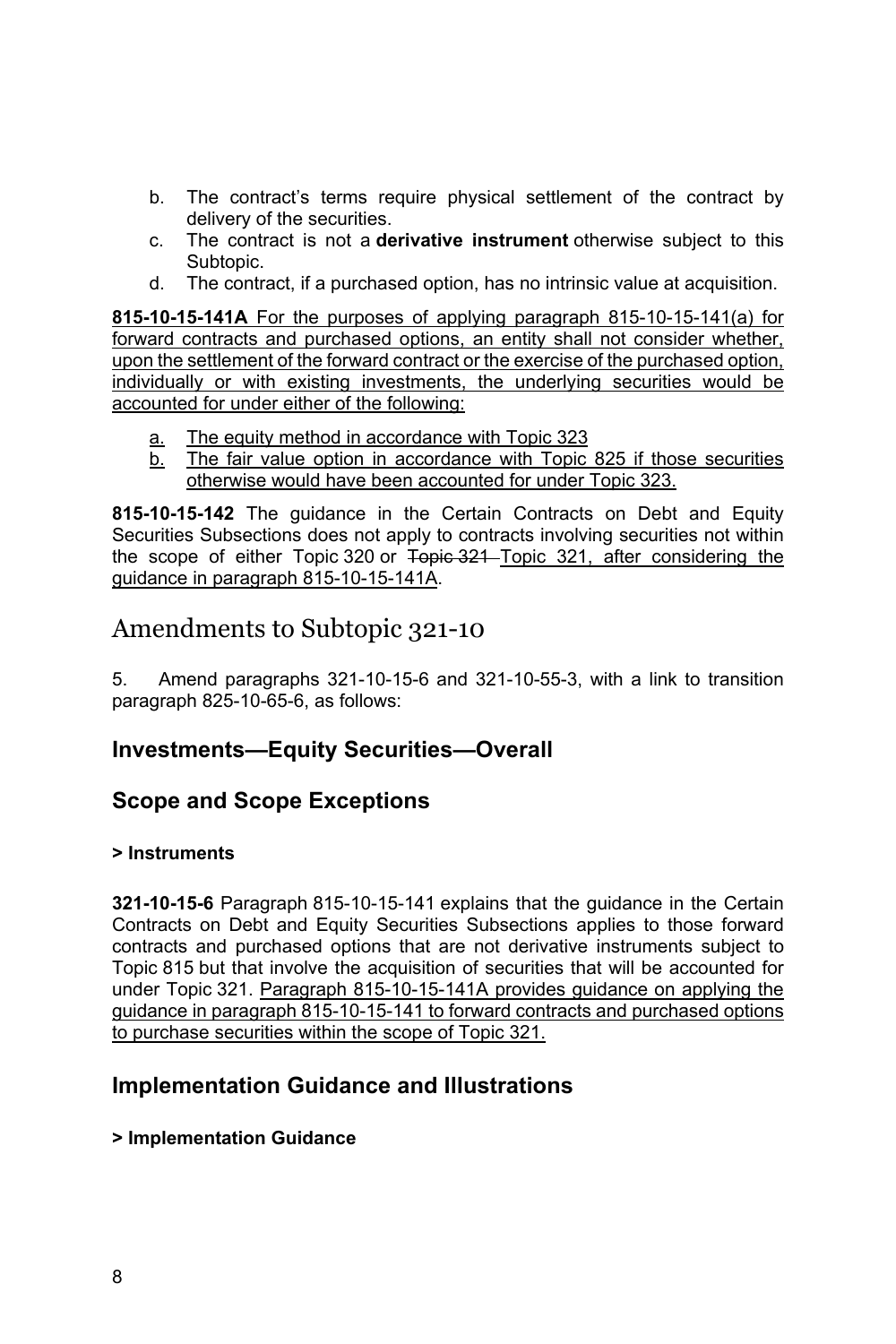#### **> > Scope Application to Certain Instruments and Transactions**

#### **> > > Call Options and Forward Contracts on Equity Securities**

**321-10-55-3** An option to buy an equity security that does not meet the definition of a derivative instrument is within the scope of this Topic. An investment in an option on securities should be accounted for under the requirements of Subtopic 815-10 if the option meets the definition of a derivative instrument, including the criteria for net settlement in paragraph 815-10-15-83(c). This Topic applies to those forward contracts and options that are not derivative instruments subject to Subtopic 815-10 but that involve the acquisition of securities that will be accounted for under this Topic. Paragraph 815-10-15-141A provides guidance on applying the guidance in paragraph 815-10-15-141 to forward contracts and purchased options to purchase securities within the scope of Topic 321.

# Amendments to Subtopic 825-10

6. Add paragraph 825-10-65-6 and its related heading as follows:

### **Financial Instruments—Overall**

### **Transition and Open Effective Date Information**

**> Transition Related to Accounting Standards Update No. 2020-01,**  *Investments—Equity Securities (Topic 321), Investments—Equity Method and Joint Ventures (Topic 323), and Derivatives and Hedging (Topic 815): Clarifying the Interactions between Topic 321, Topic 323, and Topic 815* 

**825-10-65-6** The following represents the transition and effective date information related to Accounting Standards Update No. 2020-01, *Investments*—*Equity Securities (Topic 321), Investments*—*Equity Method and Joint Ventures (Topic 323), and Derivatives and Hedging (Topic 815): Clarifying the Interactions between Topic 321, Topic 323, and Topic 815*:

- a. For **public business entities**, the pending content that links to this paragraph shall be effective for fiscal years, and interim periods within those fiscal years, beginning after December 15, 2020.
- b. For all other entities, the pending content that links to this paragraph shall be effective for fiscal years, and interim periods within those fiscal years, beginning after December 15, 2021.
- c. Early application of the pending content that links to this paragraph is permitted, including early adoption in an interim period for: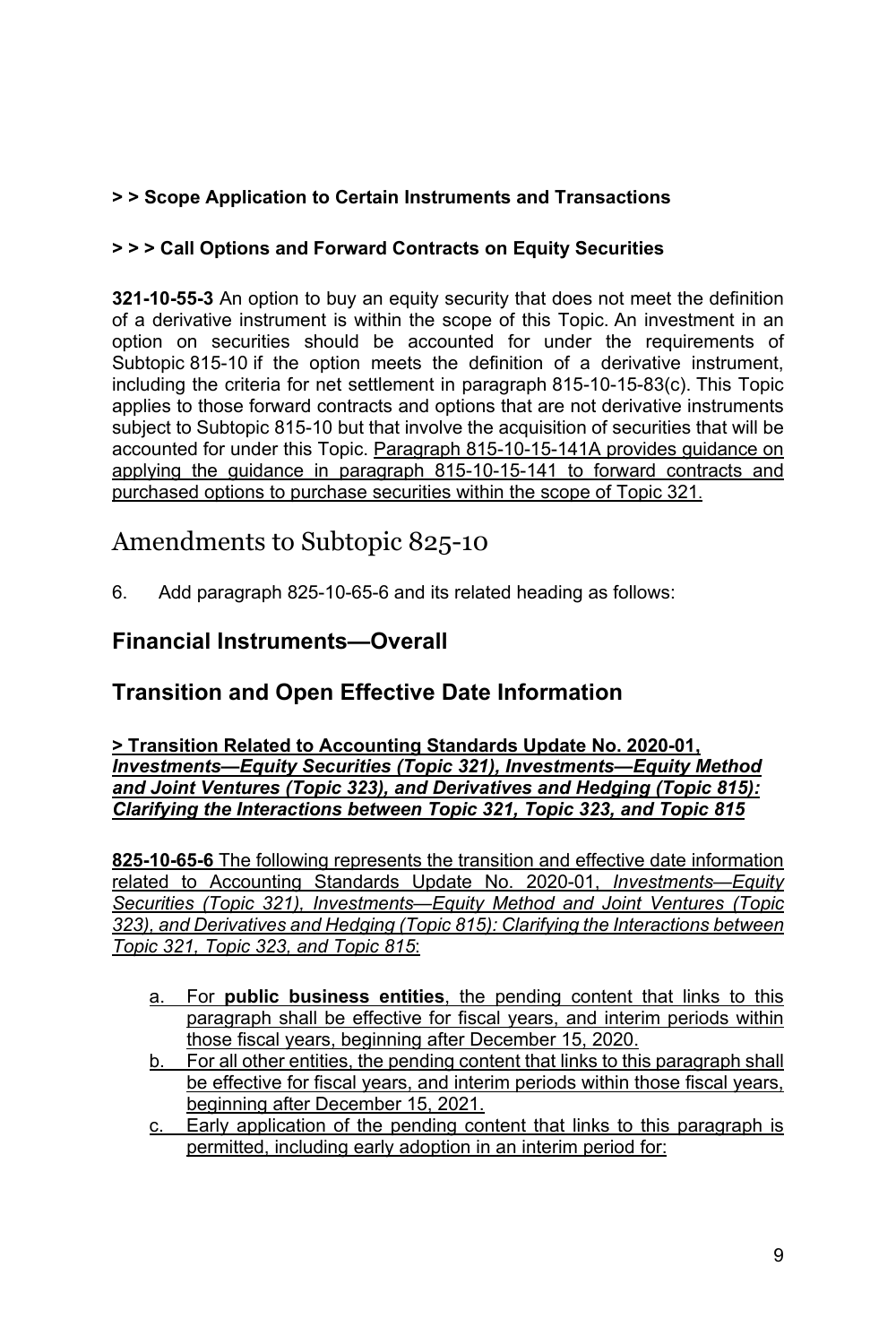- 1. Public business entities for periods for which financial statements have not yet been issued
- 2. All other entities for periods for which financial statements have not yet been made available for issuance.
- d. An entity shall apply the pending content that links to this paragraph prospectively at the beginning of the interim period that includes the adoption date.
- e. An entity that applies the pending content that links to this paragraph shall disclose the following in the interim and annual periods of the year of adoption:
	- 1. The nature of and reason for the change in accounting principle
	- 2. The transition method
	- 3. A qualitative description of the financial statement line items affected by the change.

# Amendments to Status Sections

7. Amend paragraph 321-10-00-1, by adding the following items to the table, as follows:

| Paragraph   | <b>Action</b> | Accounting<br><b>Standards</b><br><b>Update</b> | <b>Date</b> |
|-------------|---------------|-------------------------------------------------|-------------|
| 321-10-15-6 | Amended       | 2020-01                                         | 01/16/2020  |
| 321-10-30-1 | Amended       | 2020-01                                         | 01/16/2020  |
| 321-10-55-3 | Amended       | 2020-01                                         | 01/16/2020  |

**321-10-00-1** The following table identifies the changes made to this Subtopic.

8. Amend paragraph 323-10-00-1, by adding the following items to the table, as follows:

**323-10-00-1** The following table identifies the changes made to this Subtopic.

|              |               | <b>Accounting</b><br><b>Standards</b> |             |
|--------------|---------------|---------------------------------------|-------------|
| Paragraph    | <b>Action</b> | <b>Update</b>                         | <b>Date</b> |
| 323-10-35-33 | Amended       | 2020-01                               | 01/16/2020  |
| 323-10-35-36 | Amended       | 2020-01                               | 01/16/2020  |

9. Amend paragraph 815-10-00-1, by adding the following items to the table, as follows:

**815-10-00-1** The following table identifies the changes made to this Subtopic.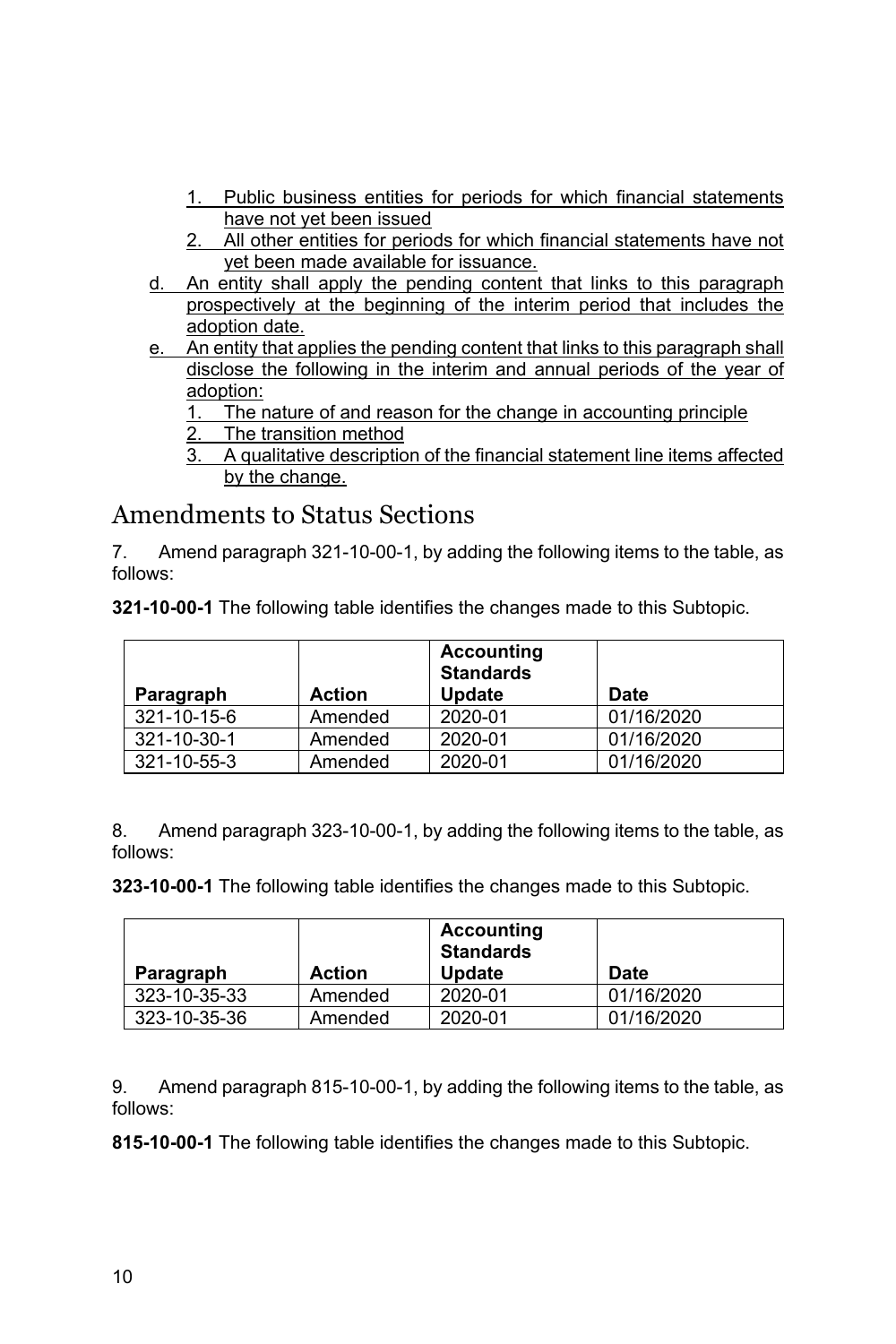| Paragraph      | <b>Action</b> | Accounting<br><b>Standards</b><br><b>Update</b> | Date       |
|----------------|---------------|-------------------------------------------------|------------|
| 815-10-15-141A | Added         | 2020-01                                         | 01/16/2020 |
| 815-10-15-142  | Amended       | 2020-01                                         | 01/16/2020 |

10. Amend paragraph 825-10-00-1, by adding the following item to the table, as follows:

**825-10-00-1** The following table identifies the changes made to this Subtopic.

|             |               | Accounting<br><b>Standards</b> |             |
|-------------|---------------|--------------------------------|-------------|
| Paragraph   | <b>Action</b> | <b>Update</b>                  | <b>Date</b> |
| 825-10-65-6 | Added         | 2020-01                        | 01/16/2020  |

*The amendments in this Update were adopted by the unanimous vote of the seven members of the Financial Accounting Standards Board:* 

> Russell G. Golden, *Chairman*  James L. Kroeker, *Vice Chairman* Christine A. Botosan Gary R. Buesser Susan M. Cosper Marsha L. Hunt R. Harold Schroeder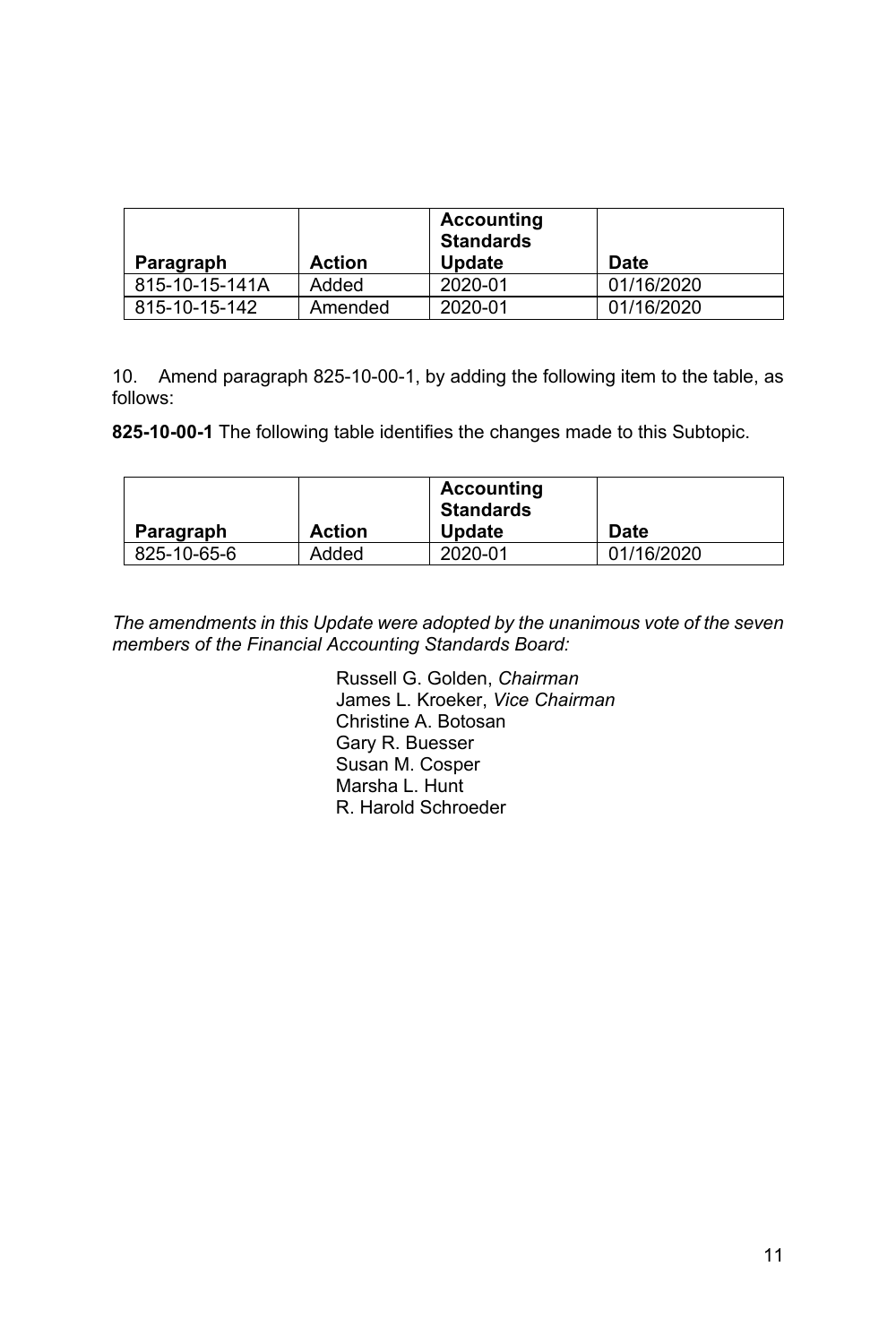# Background Information and Basis for Conclusions

# Introduction

BC1. The following summarizes the Task Force's considerations in reaching the conclusions in this Update. It includes the Board's basis for ratifying the Task Force conclusions when needed to supplement the Task Force's considerations. It also includes reasons for accepting certain approaches and rejecting others. Individual Task Force and Board members gave greater weight to some factors than to others.

# Background Information

BC2. The Board issued Update 2016-01 in January 2016. The amendments in that Update retained the current framework for accounting for financial instruments in GAAP but made targeted improvements to address certain aspects of recognition, measurement, presentation, and disclosure of financial instruments. Equity investments that do not result in the consolidation of an investee and are not accounted for under the equity method of accounting are generally accounted for under Topic 321. The scope of Topic 321 includes equity securities, as defined in the Master Glossary of the Codification, and other ownership interests in an entity, including investments in partnerships, unincorporated joint ventures, and limited liability companies.

BC3. Before the adoption of Update 2016-01, certain equity securities that did not have a readily determinable fair value and that were not accounted for under the equity method were measured at cost, less any impairments that were determined to be other than temporary. The amendments in Update 2016-01 require that an entity measure investments within the scope of Topic 321 with a readily determinable fair value at fair value, with changes in fair value included in net income each reporting period. For investments within the scope of Topic 321 without a readily determinable fair value, an entity may elect to measure those investments at their cost minus impairment (if any). Paragraph 321-10-35-2, as amended, states that if an entity identifies observable price changes in orderly transactions for the identical or a similar investment of the same issuer, it should measure the equity security at fair value as of the date that the observable transaction occurred.

BC4. Topic 323 provides guidance on the equity method of accounting, which applies to investments in common stock or in-substance common stock (or both), including common stock of corporate joint ventures. The equity method of accounting is applied when an investor has the ability to exercise significant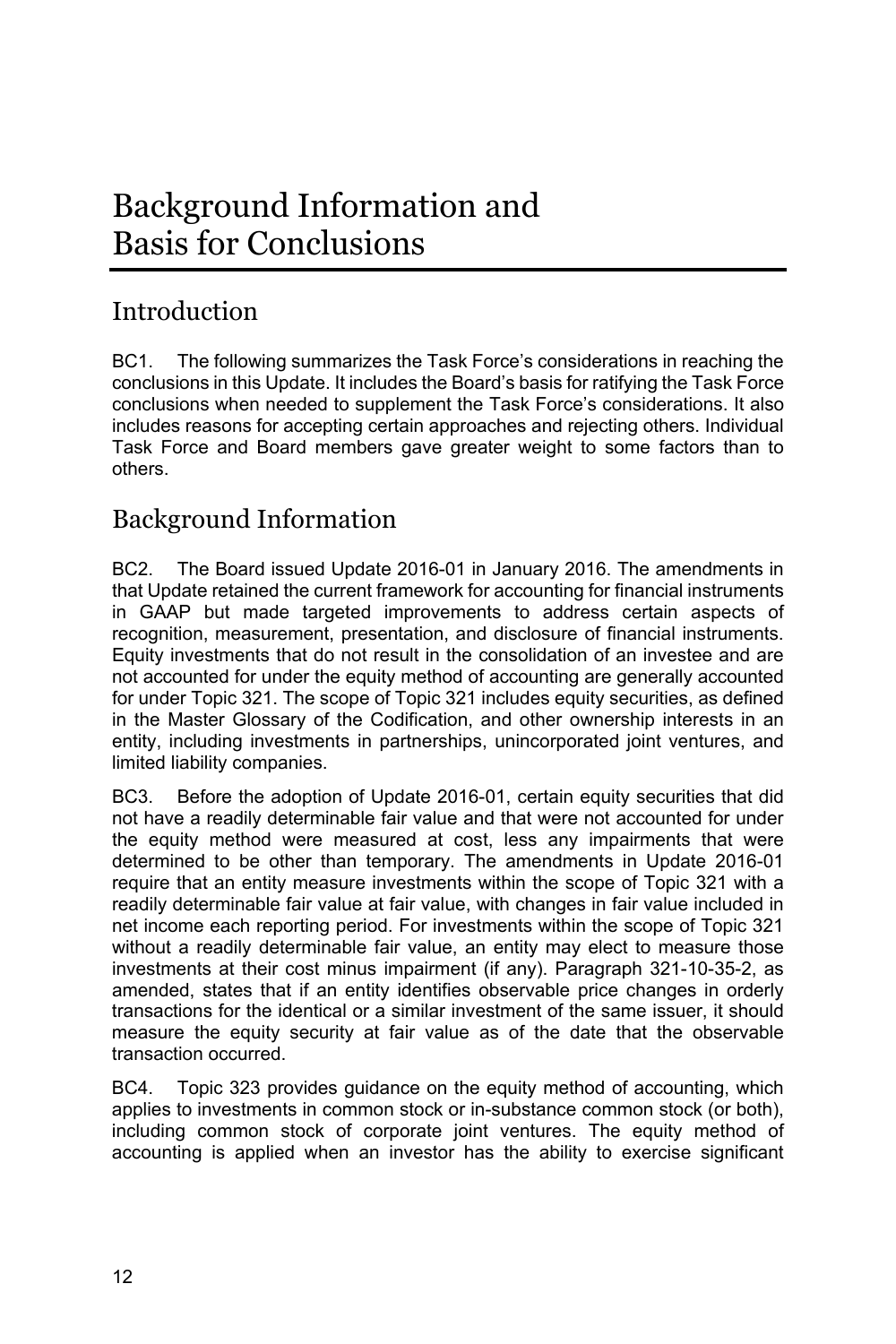influence over the operating and financial policies of an investee. Topic 323 does not apply to investments accounted for in accordance with Topic 810, Consolidation*.* 

BC5. Stakeholders raised several questions about the interactions between the measurement alternative in Topic 321 and the equity method of accounting in Topic 323. Stakeholders noted that the measurement alternative was introduced by Update 2016-01 and that, in certain instances, diversity in its application has emerged in practice when applying and discontinuing the equity method of accounting. Furthermore, stakeholders noted that they expect the frequency of these circumstances to increase as more entities adopt the amendments in Update 2016-01 and apply the measurement alternative.

BC6. Stakeholders also raised questions about the interactions between Topic 321, Topic 323, and Topic 815 related to the application of the guidance for certain forward contracts and purchased options to purchase securities within the scope of Topic 321. Topic 815 provides guidance on the accounting for forward contracts and purchased options that have all of the characteristics in paragraph 815-10-15- 141, including the characteristic that the contract is entered into to purchase securities that *will* be accounted for under either Topic 320 or Topic 321. Stakeholders noted that diverse views have emerged about the accounting for forward contracts and purchased options on securities that, upon settlement of the forward contract or exercise of the purchased option, would be accounted for under the equity method. Specifically, those stakeholders questioned whether these forward contracts and purchased options should be accounted for in accordance with Topic 321 or another Topic.

BC7. On May 8, 2019, the Board added a narrow-scope project to the EITF agenda to clarify certain interactions between Topic 321, Topic 323, and Topic 815.

BC8. The Board issued proposed Accounting Standards Update, *Investments— Equity Securities (Topic 321), Investments—Equity Method and Joint Ventures (Topic 323), and Derivatives and Hedging (Topic 815): Clarifying the Interactions between Topic 321, Topic 323, and Topic 815*, on July 30, 2019, with a 30-day comment period that ended on August 29, 2019. The Board received 12 comment letters. Overall, respondents supported the amendments in the proposed Update, noting that the amendments provide clarifications of the interactions between these Topics and will generally reduce operational concerns related to the issues discussed in paragraphs BC5 and BC6.

BC9. The Task Force considered feedback received on the proposed Update at its November 7, 2019 meeting and reached a consensus. The Board subsequently ratified the consensus on November 20, 2019, resulting in the issuance of this Update.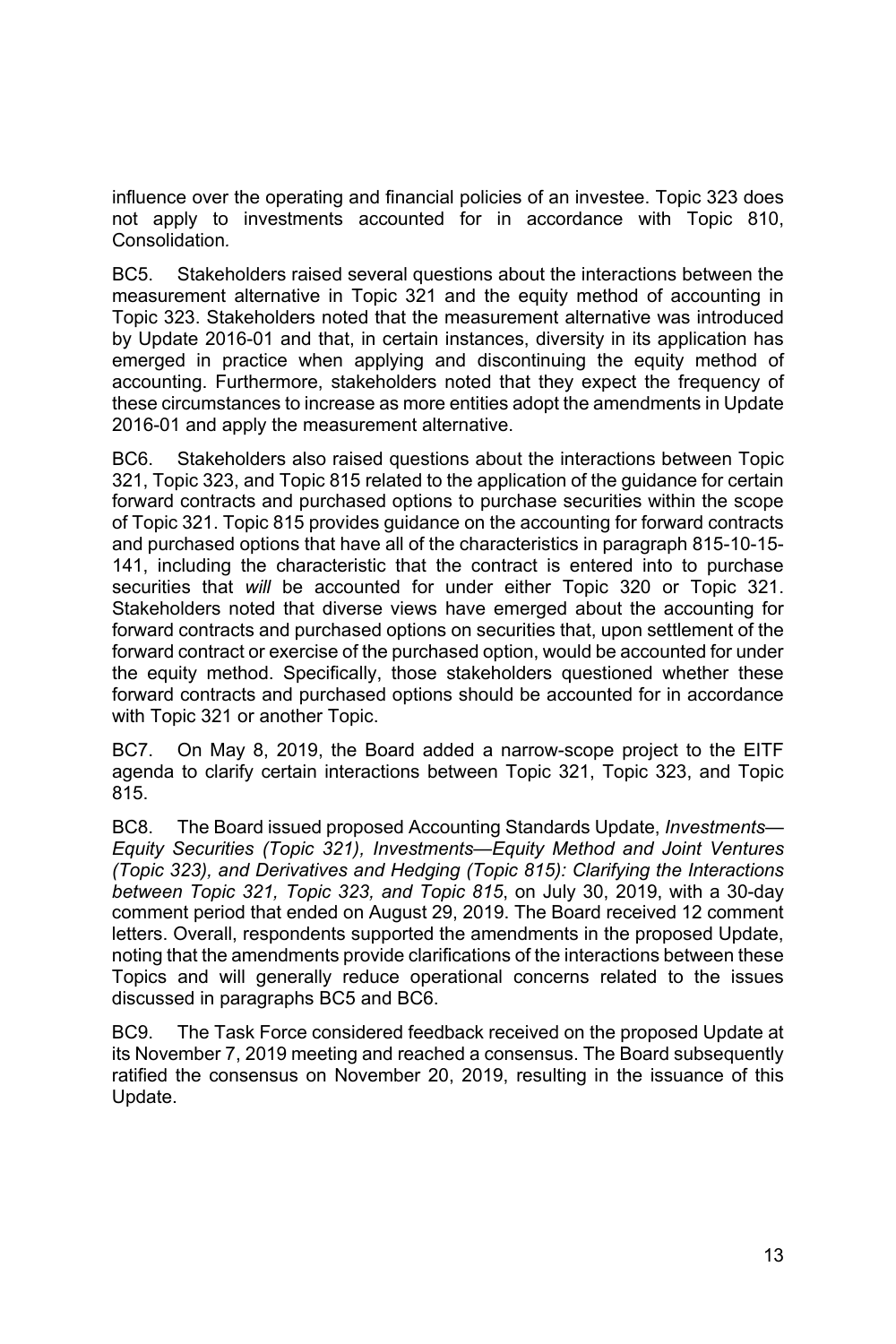# Benefits and Costs

BC10. The objective of financial reporting is to provide information that is useful to present and potential investors, creditors, donors, and other capital market participants in making rational investment, credit, and similar resource allocation decisions. However, the benefits of providing information for that purpose should justify the related costs. Present and potential investors, creditors, donors, and other users of financial information benefit from improvements in financial reporting, while the costs to implement new guidance are borne primarily by present investors. The Task Force's assessment of the costs and benefits of issuing new guidance is unavoidably more qualitative than quantitative because there is no method to objectively measure the costs to implement new guidance or to quantify the value of improved information in financial statements.

BC11. The Task Force does not anticipate that entities will incur significant costs as a result of the amendments in this Update. The Task Force noted that the amendments clarify the interactions between the guidance in Topic 321, Topic 323, and Topic 815 and agreed that the amendments will benefit users by increasing the relevance and comparability of financial statement information. The Task Force also believes that the amendments will result in more consistent application of the guidance and help facilitate financial statement preparers' efforts to implement the amendments in Update 2016-01. The Task Force's specific considerations about costs and benefits of the amendments are further discussed within each of the following sections.

### Basis for Conclusions

### Issue 1: Accounting for Certain Equity Securities upon the Application or Discontinuation of the Equity Method of Accounting

BC12. An increase in the investment in an investee that was not previously accounted for under the equity method may result in a required change in accounting to the equity method for the investor. For example, an investor acquiring additional voting stock of the investee, the investee acquiring or retiring voting stock, or other capital transactions may result in the investor obtaining significant influence over the investee. Similarly, a decrease in the investment in an investee that was previously accounted for under the equity method may result in the discontinuance of the equity method for the investor. For example, an investor's sale of a portion of an investment in the investee, sale of additional stock by the investee, or other capital transactions may result in the investor losing significant influence over the investee.

BC13. Stakeholders asked whether an observable transaction that results in an investor gaining (or losing) significant influence over the investee and, therefore,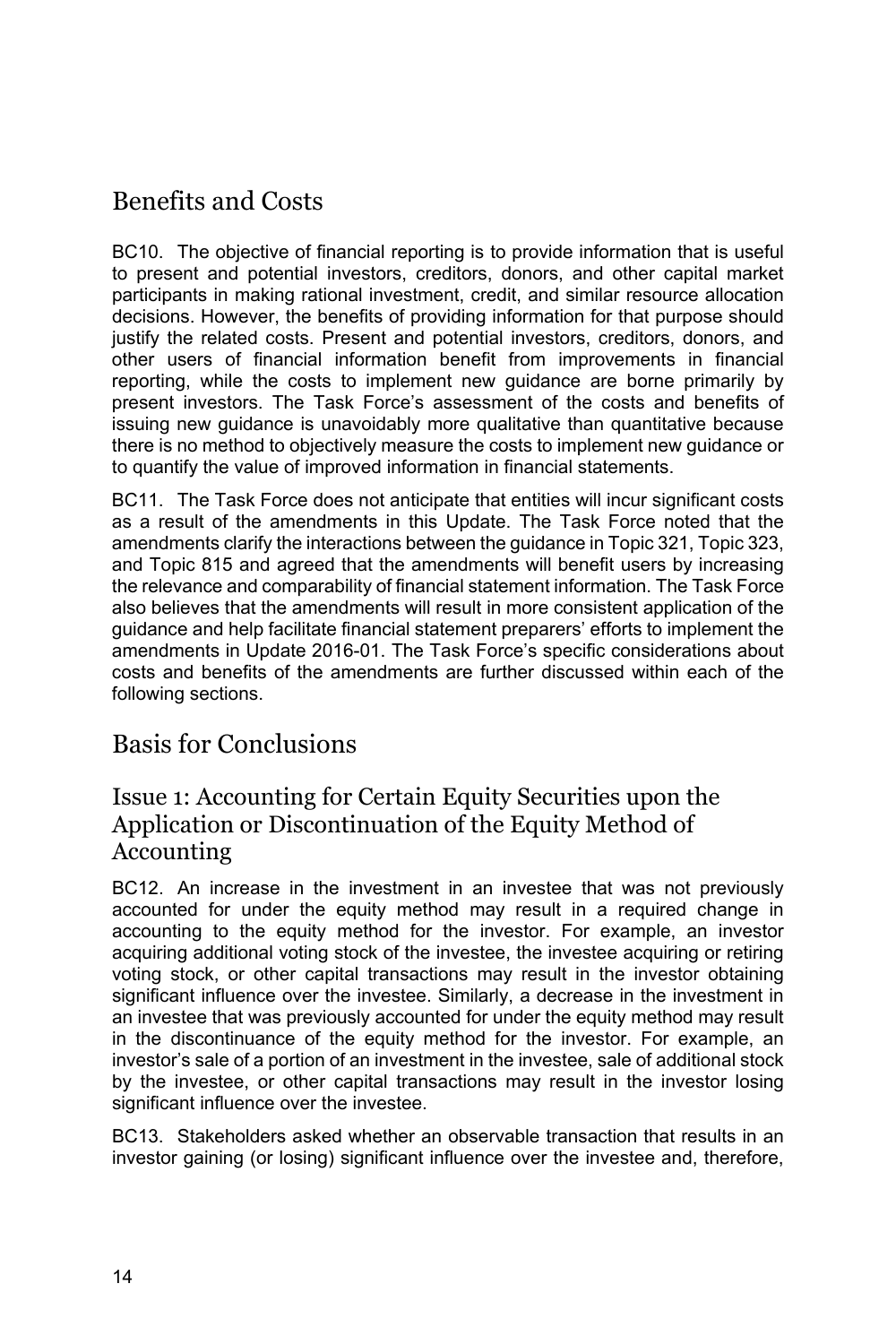results in the investor applying (or discontinuing) the equity method should be considered for purposes of applying the measurement alternative in Topic 321. That is, should an investor remeasure its equity security in accordance with the measurement alternative upon the application or discontinuance of the equity method due to an observable transaction.

BC14. The Task Force reached a consensus that an entity should consider observable transactions that require an investor to apply (or discontinue) the equity method of accounting for the purposes of applying the measurement alternative under Topic 321 immediately before applying (or upon discontinuing) the equity method.

BC15. In reaching its consensus, the Task Force considered the Board's basis for conclusions in Update 2016-01 in which the Board noted that equity securities not accounted for under the equity method of accounting should be measured at fair value through earnings because fair value is a more relevant measurement attribute for equity investments and will be a benefit to financial statement users. On that basis, the Task Force determined that an equity security accounted for in accordance with the measurement alternative should be measured at fair value upon the occurrence of an observable transaction that results in an investor applying or discontinuing the equity method. The Task Force observed that disregarding an observable transaction related to changing measurement methodologies (that is, the application or discontinuation of the equity method) is not consistent with the Board's intent when it issued Update 2016-01. The Task Force also noted that its consensus aligns with the accounting for equity securities with readily determinable fair values, which in practice are remeasured immediately before applying and upon discontinuing the equity method. The Task Force also decided to clarify this accounting in the Codification.

BC16. The Task Force also determined that remeasuring an equity security before applying (or upon discontinuing) the equity method of accounting will provide users with decision-useful information.

### Issue 2: Scope Considerations for Forward Contracts and Purchased Options on Certain Securities

BC17. The scope of Topic 321 includes equity securities that, as defined in the Master Glossary and amended by Update 2016-01, include rights to acquire an ownership interest in an entity at a fixed or determinable price (for example, forward purchase contracts and call options). The scope of Topic 321 excludes, among other items, (a) investments accounted for under the equity method in Topic 323 and (b) derivative instruments that are within the scope of Topic 815.

BC18. Topic 321 also notes that certain forward contracts and purchased options that are not derivative instruments subject to Topic 815 but that involve the acquisition of securities that will be accounted for under Topic 321, are accounted for in accordance with the Certain Contracts on Debt and Equity Securities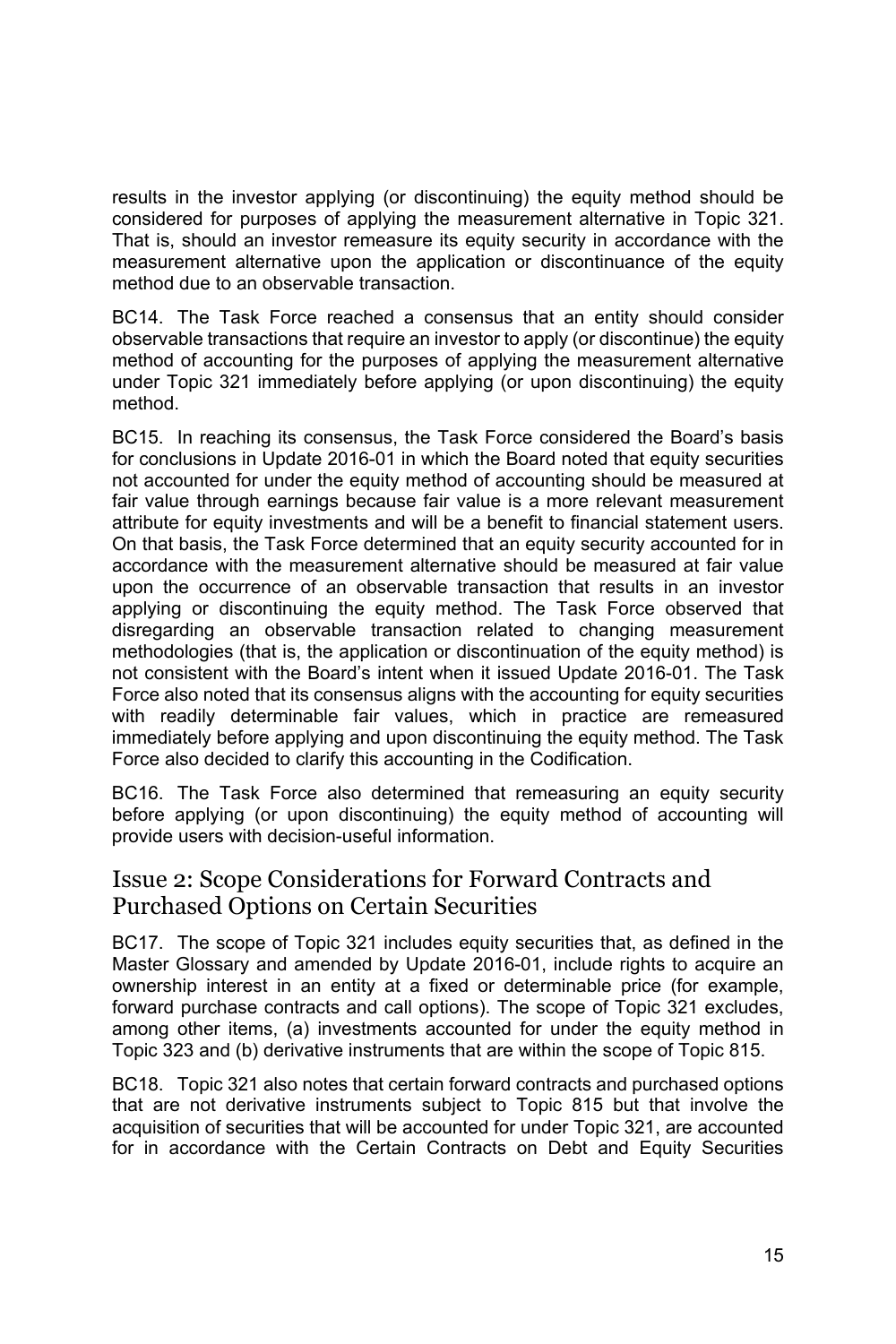Subsections of Subtopic 815-10. For those forward contracts and purchased options that are within the scope of Subtopic 815-10 to purchase securities within the scope of Topic 321, the guidance requires that those contracts be measured at fair value in a manner consistent with the guidance in Topic 321.

BC19. The guidance in the Certain Contracts on Debt and Equity Securities Subsections of Subtopic 815-10 applies only to those forward contracts and purchased options that have all of the characteristics in paragraph 815-10-15-141. The characteristic in paragraph 815-10-15-141(a) states that the contract is entered into to purchase securities that will be accounted for under either Topic 320 or Topic 321.

BC20. Stakeholders questioned the interaction of the scope guidance in Topic 321, Topic 323, and Topic 815 for forward contracts and purchased options on securities that, upon settlement or exercise, will be accounted for under the equity method of accounting. Specifically, those stakeholders questioned whether those forward contracts and purchased options would be outside the scope of Subtopic 815-10 because the underlying securities would not be within the scope of Topic 321 upon the settlement of the forward contract or exercise of the purchased option (that is, the contract does not meet characteristic (a) in paragraph 815-10-15-141).

BC21. The Task Force reached a consensus that an entity should not consider whether, upon the settlement of the forward contract or exercise of the purchased option, the underlying securities would individually or with existing investments be accounted for under the equity method for purposes of evaluating characteristic (a) in paragraph 815-10-15-141.

BC22. In response to stakeholder feedback, the Task Force also decided to clarify that an entity should not consider whether, upon the settlement of the forward contract or exercise of the purchased option, the underlying securities would be accounted for under the fair value option in accordance with Topic 825. Stakeholders noted that an entity may elect the fair value option for certain investments that would otherwise be accounted for under the equity method of accounting. Those stakeholders further noted that a similar question could be raised on the accounting for those types of contracts. As a result, the Task Force concluded that an entity should not consider whether, upon settlement of the forward contract or exercise of the purchase option, the underlying securities would be accounted for under the fair value option for purposes of evaluating characteristic (a) in paragraph 815-10-15-141.

BC23. In reaching this consensus, the Task Force considered that entities are required to disregard any potential voting privileges that may become available to holders of securities of an investee when evaluating the requirements to qualify for the equity method in Topic 323. Furthermore, the Task Force concluded that a requirement to consider whether the securities underlying the forward contract or purchased option would be accounted for under the equity method could result in additional complexities in applying the guidance. For example, continuously determining whether an entity would have significant influence over the investee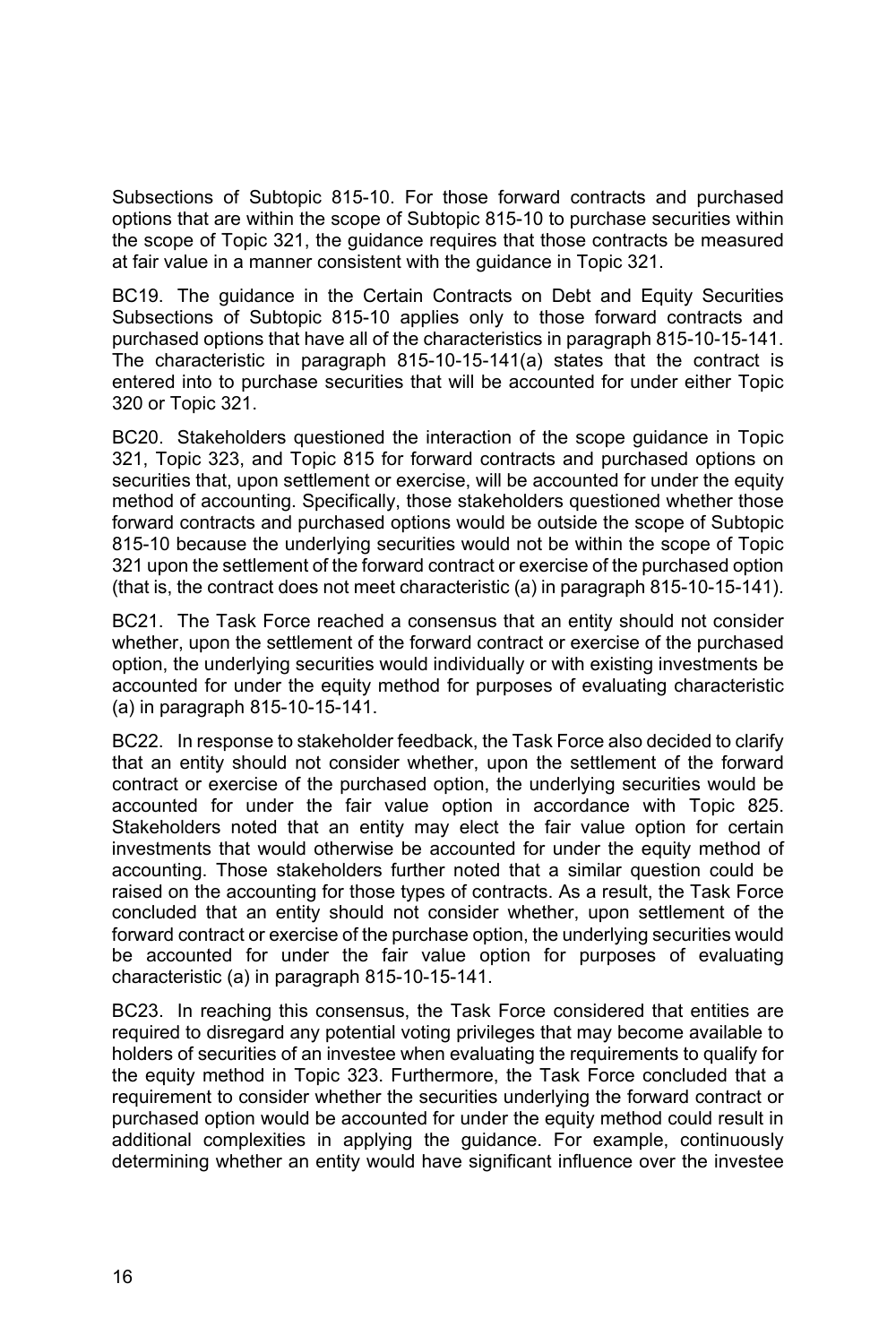upon settlement of a forward contract or exercise of a purchased option could be complex and operationally burdensome because of changes in the capital structure of the investee.

BC24. Additionally, the Task Force noted that if the forward contracts or purchased options are measured under the equity method of accounting or another cost method, those instruments should be recorded at their initial cost. Generally, at-the-money forward contracts have no cost, or a de minimis cost. For at-themoney purchased options, a premium may be paid to the option writer, but those amounts are generally insignificant compared with the total amount of the purchased securities. As such, the measurement of those forward contracts and purchased options likely will be insignificant, while the economics of those instruments potentially could be significant.

BC25. One Task Force member indicated that the consensus could result in an acquirer being required to measure a forward purchase contract for a controlling financial interest in the acquiree at fair value. That Task Force member noted that practice, in general, has not accounted for these contracts at fair value and that, therefore, the amendments in this Update will change practice for those contracts. However, the Task Force noted that the scope of the amendments clarify, and are limited to, circumstances for which the underlying securities, upon settlement of the forward contract or exercise of the purchased option, individually or with existing investments, should be accounted for under the equity method. The Task Force determined that the amendments will not result in a change in practice for the acquirer's accounting for forward contracts to purchase a controlling financial interest in an acquiree.

### Effective Date and Transition

BC26. The Task Force decided that the amendments in this Update should be effective for public business entities for fiscal years beginning after December 15, 2020, including interim periods within those fiscal years. For all other entities, the Task Force decided to provide a one-year delay, consistent with the Private Company Decision-Making Framework. As such, the amendments in this Update are effective for all other entities for fiscal years beginning after December 15, 2021, including interim periods within those fiscal years. This is consistent with comments from respondents who noted that the amendments would not take a significant amount of time to implement. Early adoption is permitted, including adoption in an interim period.

BC27. The Task Force reached a consensus that requires that an entity apply the amendments in this Update prospectively. In reaching its consensus, the Task Force considered requiring retrospective or modified retrospective application but decided that adjusting the cost basis of an equity method investment for which an entity previously applied the measurement alternative before applying the equity method could be operationally challenging for some financial statement preparers. The Task Force also determined that remeasuring an equity security (including a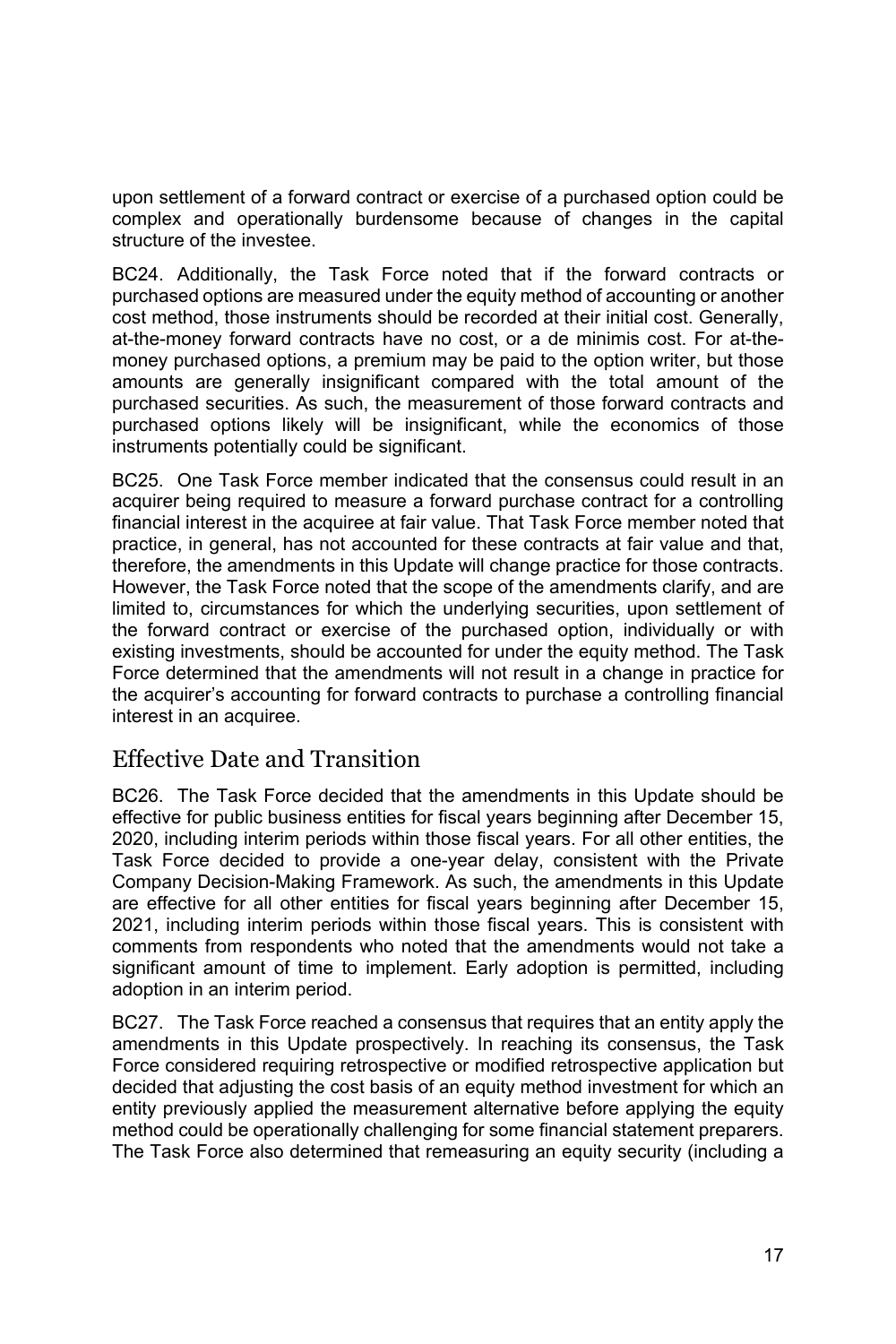forward contract or purchased option) to a previous observable transaction would result in a current-period adjustment for a historical fair value measurement that may not be indicative of the current fair value of the equity security and, therefore, may not provide decision-useful information to financial statement users.

BC28. The Task Force reached a consensus not to require any additional recurring disclosures related to equity method investments or equity securities that are accounted for under the measurement alternative because of the limited scope of the amendments in this Update. The Task Force also reached a consensus to require that an entity disclose in the period of adoption the nature of and reasons for the change in accounting principle, the transition method, and a qualitative description of the financial statement line items affected by the change.